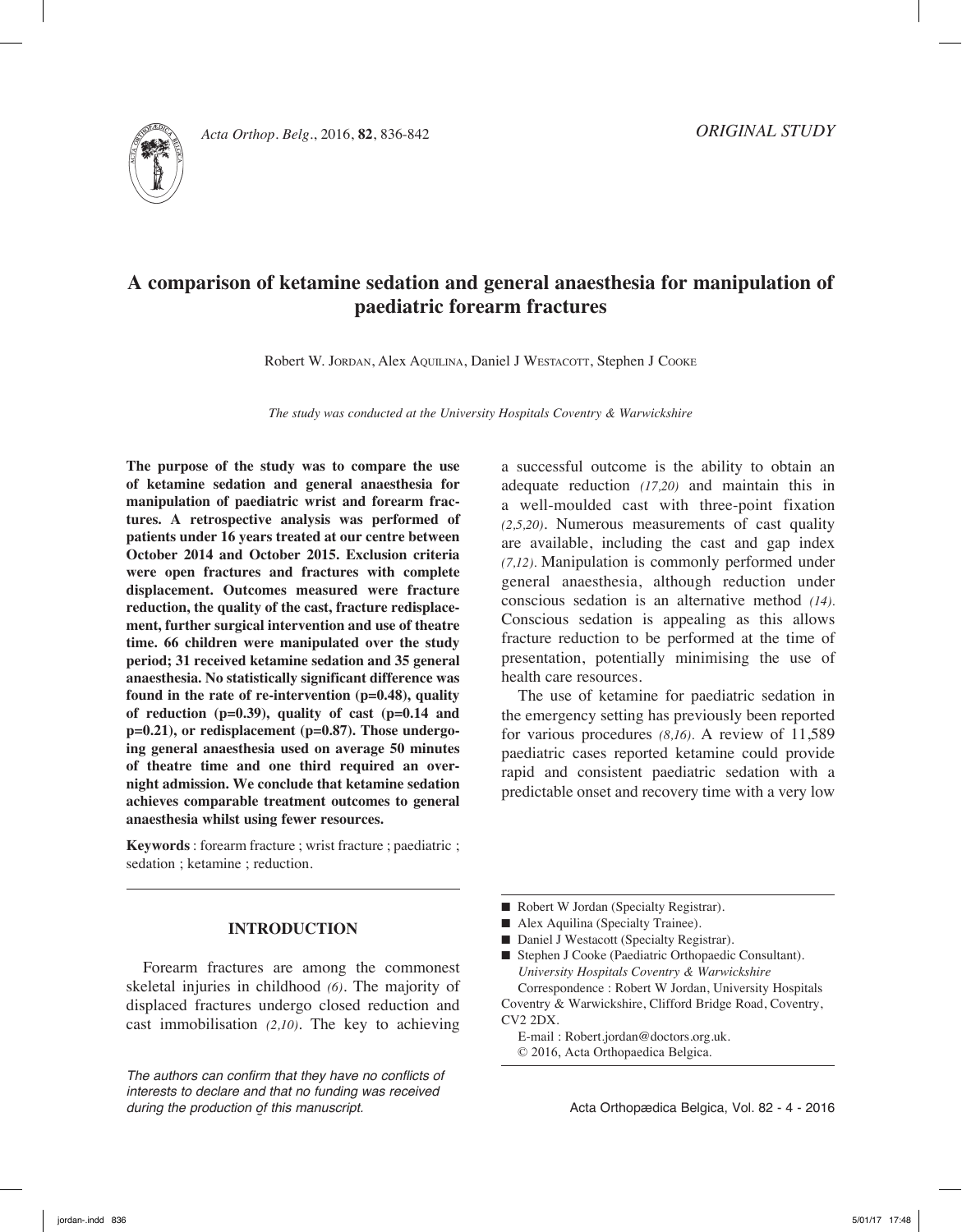## a comparison of ketamine sedation and general anesthesia 837

|  | Table I. — Local guidelines on Contraindications to ketamine sedation in paediatric patients |  |  |
|--|----------------------------------------------------------------------------------------------|--|--|
|  |                                                                                              |  |  |

| <b>Contraindications</b>                                                                                    |  |  |  |  |  |
|-------------------------------------------------------------------------------------------------------------|--|--|--|--|--|
| Age less than 12 months                                                                                     |  |  |  |  |  |
| A high risk of laryngospasm (active respiratory infection, active asthma)                                   |  |  |  |  |  |
| Active upper or lower respiratory tract infection                                                           |  |  |  |  |  |
| Patients with severe psychological problems such as cognitive or motor delay or severe behavioural problems |  |  |  |  |  |
| Significant cardiac disease (heart failure, malignant hypertension)                                         |  |  |  |  |  |
| Recent significant head injury or reduced level of consciousness                                            |  |  |  |  |  |
| Intracranial hypertension with CSF obstruction                                                              |  |  |  |  |  |
| Intra-ocular pathology                                                                                      |  |  |  |  |  |
| Previous psychotic illness                                                                                  |  |  |  |  |  |
| Uncontrolled epilepsy                                                                                       |  |  |  |  |  |
| Hyperthyroidism or Thyroid medication                                                                       |  |  |  |  |  |
| Porphyria                                                                                                   |  |  |  |  |  |
| Prior adverse reaction to Ketamine                                                                          |  |  |  |  |  |

risk of aspiration and laryngospasm *(9)*. Ketamine provides a state of profound amnesia and analgesia whilst preserving respiratory and cardiovascular function (9,19). A systematic review concluded that ketamine was more effective and had fewer adverse events than fentanyl or propofol *(11).* The use of ketamine sedation for reduction of paediatric forearm and wrist fractures has recently been introduced in our Emergency Department. The aim of this study was to assess whether reduction of paediatric wrist and forearm fractures under ketamine sedation would give comparable results to general anaesthesia, in terms of redisplacement and further surgical intervention.

## **Methods**

A retrospective analysis was performed of all patients aged under the age of 16 years who presented with an angulated or displaced distal radius or forearm fracture to our Emergency Department between October 2014 and October 2015. The study was retrospective and required no patient contact, therefore formal ethical approval was not sought but the study was registered with the local research department. Patients were included if the fracture was deemed to require manipulation by the treating paediatric orthopaedic surgeon. Exclusion criteria were open fractures, fractures

with complete displacement and those treated by any mode of fixation (Kirschner wires, elastic nails or plate fixation).

Patients were divided into those manipulated under ketamine (MUK group) and those reduced under general anaesthetic (MUA group). The decision whether to perform a manipulation in the Emergency Department under ketamine or in theatre under general anaesthetic was made by the attending surgeon in conjunction with the Emergency Department clinician. Determining factors were the availability of a monitored paediatric bed and an Emergency Department clinician competent to perform ketamine sedation. Specific local guidelines on the use of ketamine in paediatric patients are in place and include a number of contraindications to its use, see Table I.

Ketamine sedation was performed in the paediatric resuscitation area of the Emergency Department. This area has immediate access to full resuscitation facilities and standard monitoring including electrocardiogram, blood pressure, respiration, pulse oximetry and end tidal carbon dioxide measurement. At least three members of staff were required to be present: a doctor to manage the sedation and airway, an orthopaedic surgeon to perform the procedure and an experienced nurse to monitor and support the patient, carers and clinical staff. The doctor managing the ketamine sedation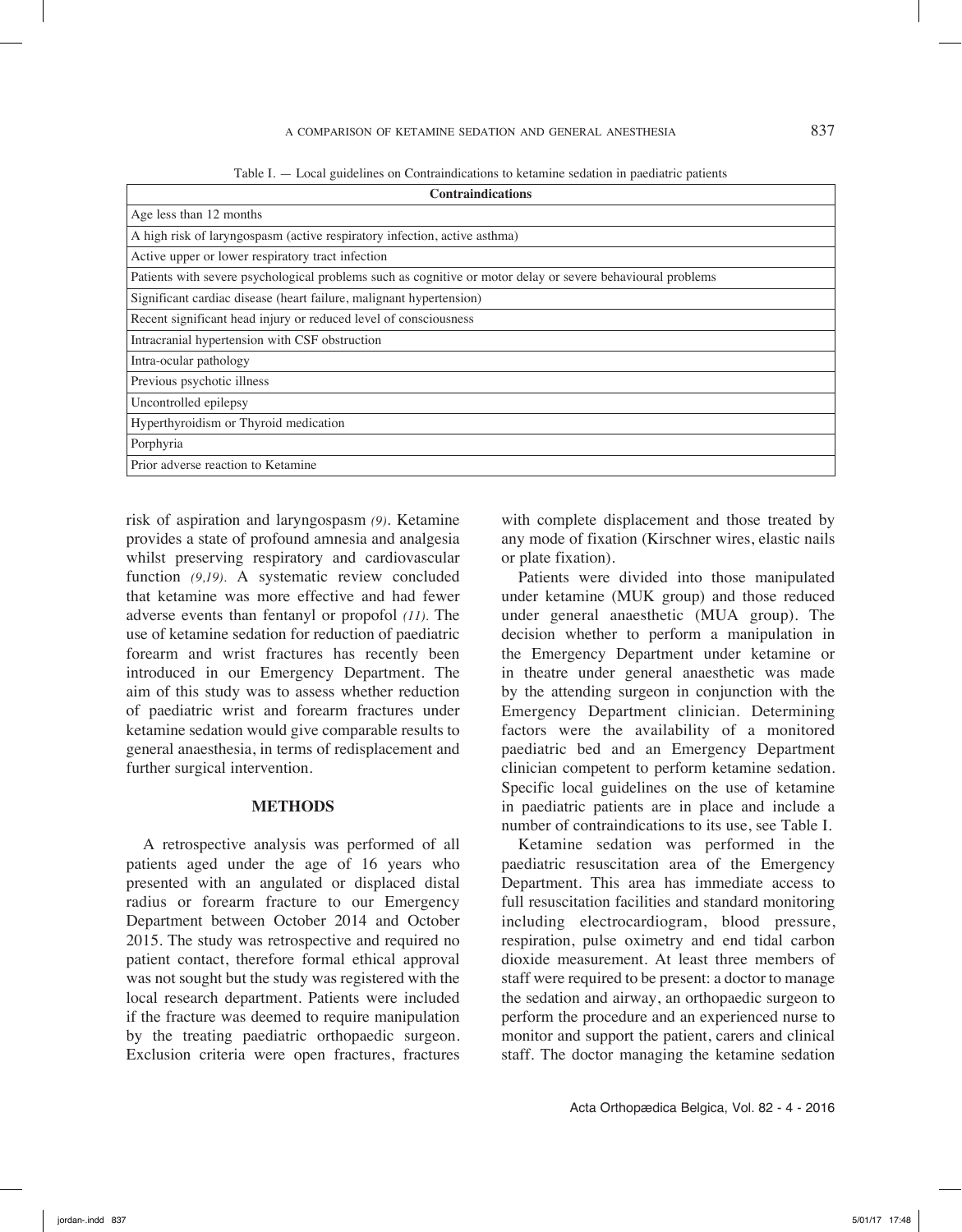and airway was suitably trained and experienced in ketamine use and paediatric airway management. For the procedure to be performed the child had to be fasted; no water for 2 hours, no breast milk for 4 hours and no solids for 6 hours prior to starting sedation. The dose of ketamine was 1.0 mg/kg by slow intravenous injection over at least one minute and supplemental doses of 0.5mg/kg by slow IV injection were administered if required. After ketamine sedation, the attending orthopaedic surgeon manipulated the fracture and a full plaster of Paris cast was applied and moulded. As the procedure was performed in the Emergency Department, no immediate imaging facilities were available and this manipulation was performed without the aid of an image intensifier. After the conscious sedation had worn off formal radiographs were obtained to ascertain if a satisfactory reduction had been achieved. Children undergoing general anaesthesia were splinted in the Emergency Department using a backslab. Instructions were provided to return the following day fasted in preparation for surgery. The type of general anaesthetic given was dependent upon the treating anaesthetist. The procedure was performed in a theatre setting with the use of an image intensifier and a full moulded plaster of Paris was applied.

For both groups, the surgeon performing the procedure was an orthopaedic trainee of at least 4 years post-graduate experience. For those cases performed in theatre, this was under the supervision of an orthopaedic consultant but those under ketamine sedation were typically performed independently. The amount of padding and the technique of application were subject to individual surgeon technique. A repeat radiograph

was performed between 5 and 10 days postoperatively to check for redisplacement. Further radiographs were performed between 3 and 6 weeks dependent upon the fracture pattern, patient's age and discretion of the treating orthopaedic surgeon.

Patient's age and gender were collected from electronic records. The degree of fracture angulation and percentage of translation were recorded on admission, post-reduction and final follow up radiographs. Fracture reduction was deemed acceptable when residual translation was less than 10% and angulation less than five degrees in the sagittal or coronal plane *(1).* Radiographic redisplacement was defined as more than 20 degrees of angulation or greater than 50% translation *(18,20).* The quality of cast was estimated using the cast and gap indices. The cast index and gap index were measured on initial radiographs according to the techniques described by Chess *et al.* and Malviya *et al.* respectively *(7,12).* The need for further surgical intervention, overnight admission and theatre time for the MUA group were also recorded. Theatre time was defined as the interval between arrival in the anaesthetic room and entering the recovery area. Statistical analysis was performed using GraphPad Prism 5 (GraphPad Software, Inc., La Jolla, CA).

#### **Results**

66 children were manipulated over the study period, 35 in the MUA group and 31 in the MUK group. Patient demographics and fracture details for each group are illustrated in Table II. There were no statistically significant differences between the groups. An acceptable reduction was achieved in a higher proportion of patients in the MUA

| $\circ$ 1                                       |                   |                  |                      |  |  |  |
|-------------------------------------------------|-------------------|------------------|----------------------|--|--|--|
|                                                 | <b>MUA</b>        | <b>MUK</b>       | <b>P</b> Value       |  |  |  |
| Number of children                              | 35                | 31               | n/a                  |  |  |  |
| Sex distribution (M:F)                          | 18:17             | 23:8             | $0.057$ <sup>a</sup> |  |  |  |
| Mean age (years $(95\% \text{ C.I.})$ )         | $8.6(7.7-9.5)$    | $9.0(7.7-10.2)$  | $0.60$ <sup>s</sup>  |  |  |  |
| Angulation on presentation (degrees (95% C.I.)) | $27.7(24.7-30.6)$ | 28.6 (24.5-32.6) | $0.71$ <sup>s</sup>  |  |  |  |
| Displacement on presentation (units (95% C.I.)) | $17.9(10.7-25.0)$ | $19.5(8.3-30.7)$ | $0.80$ <sup>s</sup>  |  |  |  |
| Fracture site (wrist: forearm)                  | 22:13             | 18:13            | 0.69 <sup>a</sup>    |  |  |  |

Table II. — Comparison of patient demographics and fracture pattern

a - chi-square test, g - t-test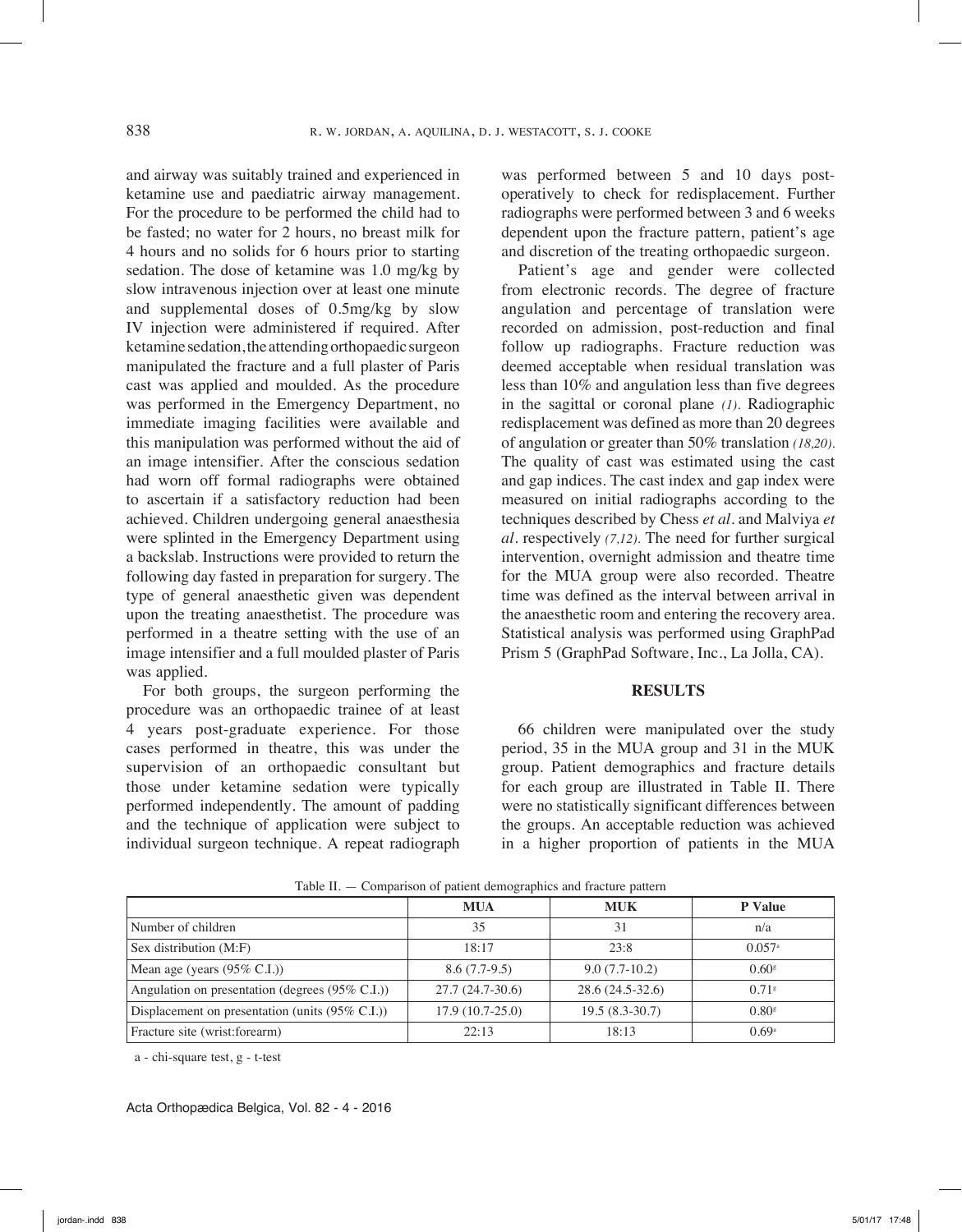

*Fig. 1.* — Example case of distal radius fracture treated successfully with manipulation under ketamine 1) Initial plain lateral radiograph 2) Lateral radiographs after reduction under sedation 3) Final lateral radiograph at 4 weeks

group (26 patients 74%) than the MUK group (20 patients 61%), although this difference did not reach statistical significance (p=0.39). An example case of distal radius fracture successfully treated with reduction under ketamine is shown in Figure 1. The reduction achieved in two cases in the MUK group was deemed unacceptable by the treating surgeon and these patients required a further manipulation under general anaesthesia. During follow up, no further patients in the MUK group required a second procedure. In the MUA group, one patient suffered a redisplacement deemed unacceptable at one week and underwent percutaneous Kirschner wire fixation, as illustrated in Figure 2. Although the requirement for further general anaesthesia was slightly higher in the MUK group than the MUA group this did not reach statistical significance (p=0.48). Radiographic redisplacement was seen in four patients in the MUK group and five children in the MUA group which was not statistically significant ( $p=0.87$ ), although as described, in total only three patients actually required further surgical intervention.

The mean cast index was higher in the MUK group, 0.81 (CI 0.77-0.85) versus 0.77 (CI 0.73- 0.80). The mean gap index was similarly higher in the MUK group, 0.25 (CI 0.23-0.3) versus 0.23 (CI 0.21-0.26). Although the trend was towards improved cast quality under general anaesthesia, neither the difference in cast index  $(p = 0.14)$  or gap index  $(p = 0.21)$  reached statistical significance as demonstrated in Figure 3. The mean time utilised in theatre for the MUA group was 50.8 minutes (range 26-80) and 31% of these children required overnight admission following the procedure as illustrated in Figure 4.



*Fig. 2.* — Example case of failed manipulation under general anaesthesia; 1) Initial plain lateral radiograph 2) Reduction intraoperatively 3) Redisplacement at 6 days 4) Position after percutaneous Kirschner wires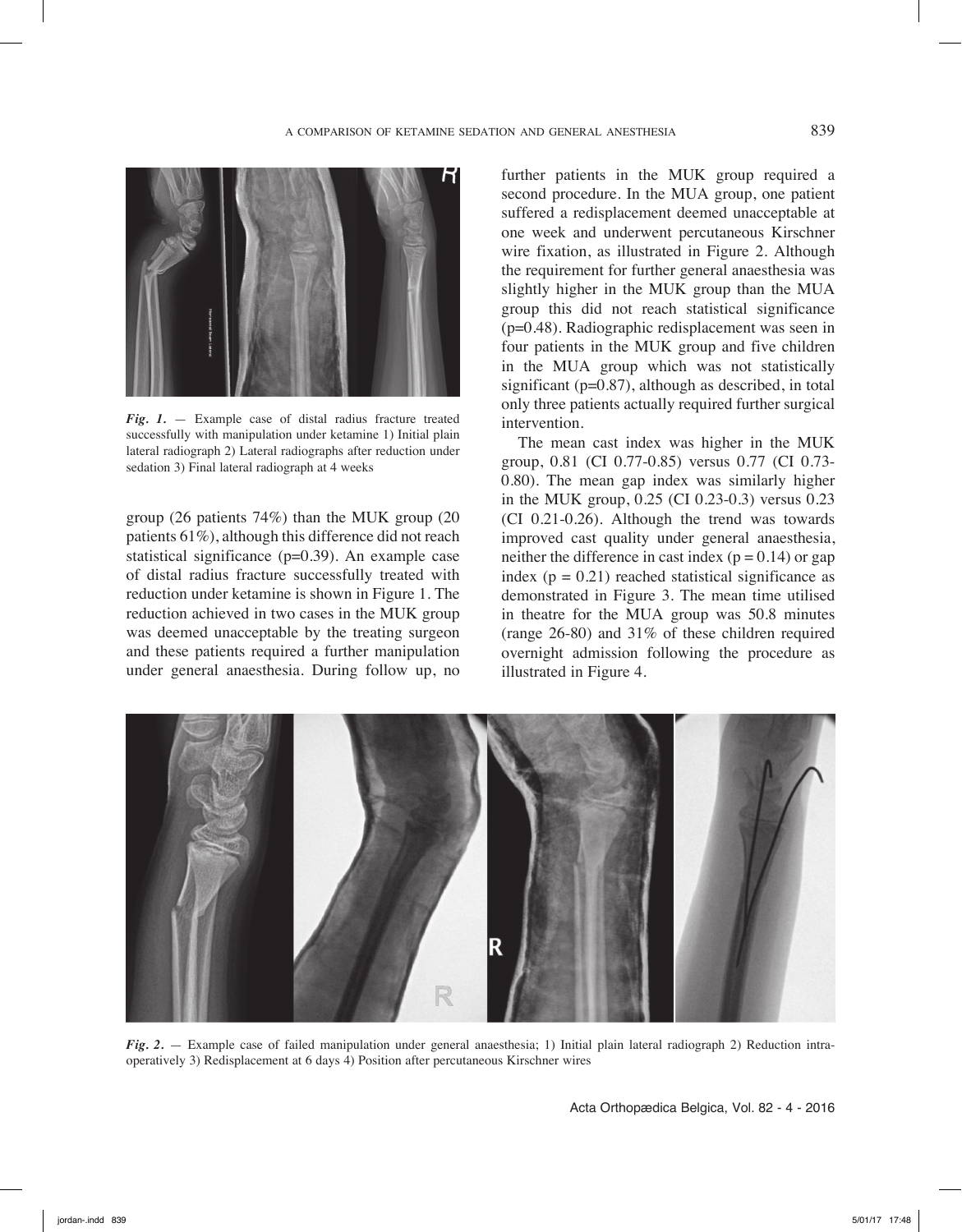

*Fig. 3.* — The spread of data for Cast and Gap Index between the two study groups

## **Discussion**

This study demonstrates that reduction of paediatric forearm and wrist fractures under ketamine sedation can give comparable results to reduction under general anaesthesia. There was no significant difference in the need for further procedures under general anaesthesia between the groups. This is supported by comparable rates of adequate reduction, measures of cast quality and radiographic redisplacement between the groups. Reduction under general anaesthesia required additional resources, both in terms of operating department time (a mean of 50 minutes theatre time was required for reduction under general anaesthesia) and the cost of admission to hospital (all of the MUA group were admitted to hospital and a third stayed overnight).

The reduction of paediatric fractures in the emergency department under sedation has previously been reported. Sharieff *et al. (18)* performed a pilot study of 20 children having forearm fractures reduced under sedation with a combination of propofol and ketamine. The authors reported a successful reduction in 95% of patients. McCarty *et al. (13)* presented a review of 114 children who had fractures reduced under ketamine sedation and demonstrated that 97% were successfully reduced and 99% of parents were pleased with the sedation technique. The achievement of an adequate reduction in patients receiving sedation was lower in our study than the reported literature. There were similarly lower proportions of optimal reductions

Acta Orthopædica Belgica, Vol. 82 - 4 - 2016

achieved under general anaesthesia. We suggest that this is a result of the strict definition of an adequate fracture reduction used in this study rather than reflecting endemic poor practice in our centre. The definition that fracture reduction was only deemed acceptable when residual translation was less than 10% and angulation less than five degrees in the sagittal or coronal plane is stricter than those previously described in the literature. This explanation for the discrepancy is supported by a favourable proportion of patients requiring a further procedure after ketamine reduction compared to those figures in the literature 5-15% *(4,13).* Although a range of re-intervention rates may result from the differing definition of what constitutes an acceptable reduction in paediatric fractures and varying thresholds of different surgeons to re-intervene.

The type of sedation used has the potential to affect the patient experience, side effects and success of the procedure. Comparative studies of sedation techniques are limited and this study adds to this body of literature. McKenna *et al. (14)* compared reduction of fractures under nitrous oxide and general anaesthesia and demonstrated a significantly increased need for remanipulation in the nitrous oxide group. Bear *et al. (3)* compared the reduction of 52 paediatric distal radius fractures under haematoma block and midazolam sedation. There was no difference in success of reduction and both groups had comparable overall satisfaction. Betham *et al. (4)* compared manipulation of 108 simple paediatric forearm fractures under sedation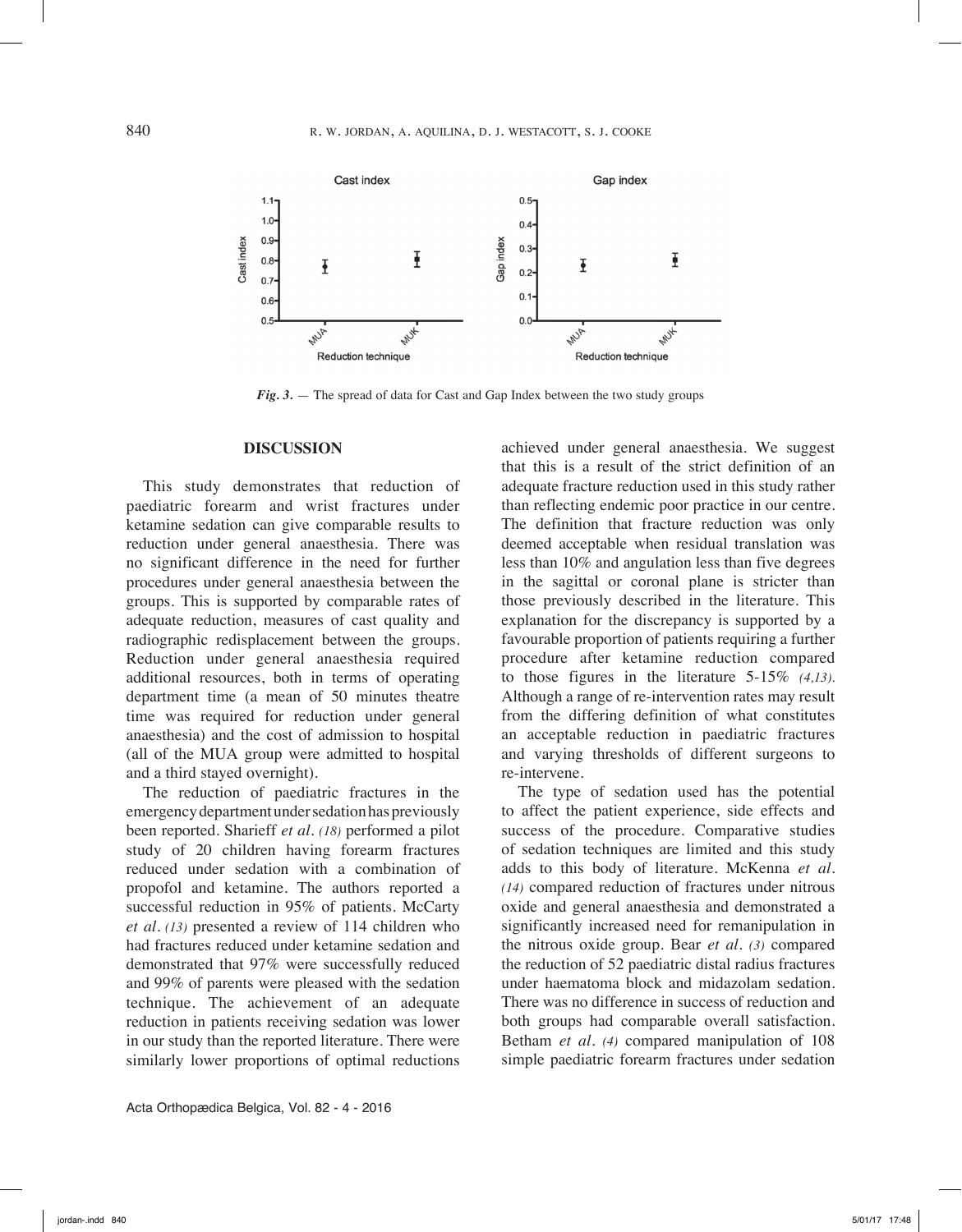

*Fig. 4.* — The proportion of children admitted and discharged according to group allocation

and general anaesthesia and found no difference in requirement for further intervention - 15% after sedation and 21% after anaesthesia. However, manipulation under sedation did reduce delays to definitive treatment and was associated with shorter hospital stays. A systematic review from Migita *et al.* concluded that ketamine was more effective and had fewer adverse events than fentanyl or propofol *(15).*

The study does have limitations that the authors acknowledge. The study is retrospective and has small numbers. There is a potential for selection bias over treatment allocation, although an attempt was made to negate this by excluding those with completely displaced fracture. Furthermore, the degree of initial angulation and translation was found to be comparable between the groups. The type of sedation was not the only difference between the groups. Orthopaedic registrars did not have senior supervision or intra-procedural imaging while performing manipulations under ketamine sedation. However, these factors have the potential to reduce the rate of optimal reduction under sedation and the comparable results achieved with sedation despite these limitations further supports the conclusion that similar outcomes can be achieved.

## **Conclusion**

Manipulation of paediatric forearm and wrist fractures under ketamine sedation can achieve comparable outcomes to general anaesthesia in terms of re-intervention, quality of reduction and redisplacement. This approach can reduce the use of valuable healthcare resources, although further formal evaluation of its cost-effectiveness would be required to confirm and quantify this.

#### **References**

- **1. Alemdaroglu KB, Iltar S, Cimen O, Uysal M, Alagoz E, Atlihan D.** Risk factors in redisplacement of distal radial fractures in children. *J Bone Joint Surg Am* 2008 ; 90(6) : 1224-1230.
- **2. Bae DS.** Pedatric distal radius and forearm fractures. J Hand Surg Am 2008 ; 33(10) : 1911-1923.
- **3. Bear DM, Friel NA, Lupo CL, Pitetti R, Ward WT**. Hematoma block versus sedation for the reduction of distal radius fractures in children. *J Hand Surg Am* 2015 ; 40(1) : 57-61.
- **4. Betham C, Harvey M, Cave G.** Manipulation of simple paediatric forearm fractures: a time-based comparison of emergency department sedation with theatre-based anaesthesia. *N Z Med J* 2011 ; 124(1344) : 46-53.
- **5. Charnley J.** The closed treatment of common fractures. *Colt Books, Cambridge.*
- **6. Cheng JC, Shen WY.** Limb fracture pattern in different pediatric age groups: a study of 3350 children. *J Orthop Trauma* 1993 ; 7 : 15-22.
- **7. Chess DG, Hyndman JC, Leahey JL, Brown DC, Sinclair AM.** Short arm plaster cast for distal pediatric forearm fractures. *J Pediatr Orthop* 1994 ; 14(2) : 211-213.
- **8. Folayan MO, Faponle AF, Oziegbe EO, Adetoye AO.**  A prospective study on the effectiveness of ketamine and diazepam used for conscious sedation in paediatric dental patients' management. *Eur J Paediatr Dent* 2014 ; 15(2) : 132-6.
- **9. Green SM, Johnson NE.** Ketamine sedation for pediatric procedures: Part 2, review and implications. *Ann Emerg Med* 1990 ; 19 : 1033-46.
- **10. Jones K, Weiner DS.** The management of forearm fractures in children: a plea for conservatism. *J Pediatr Orthop* 1999 ; 19(6) : 811-815.
- **11. Jordan RW, Westacott DJ.** Displaced paediatric distal radius fractures – when should we use percutaneous wires? *Injury* 2012 ; 43(6) : 908-911.
- **12. Malviya A, Tsintzas D, Mahawar K, Bache CE, Glithero PR.** Gap index: a good predictor of failure of plaster cast in distal third radius fractures. *J Pediatr Orthop B* 2007 ;  $16(1): 48-52.$
- **13. McCarty EC, Mencio GA, Walker LA, Green NE.**  Ketamine sedation for the reduction of children's fractures in the emergency department. *J Bone Joint Surg Am.* 2000 ;  $82-A(7): 912-8.$